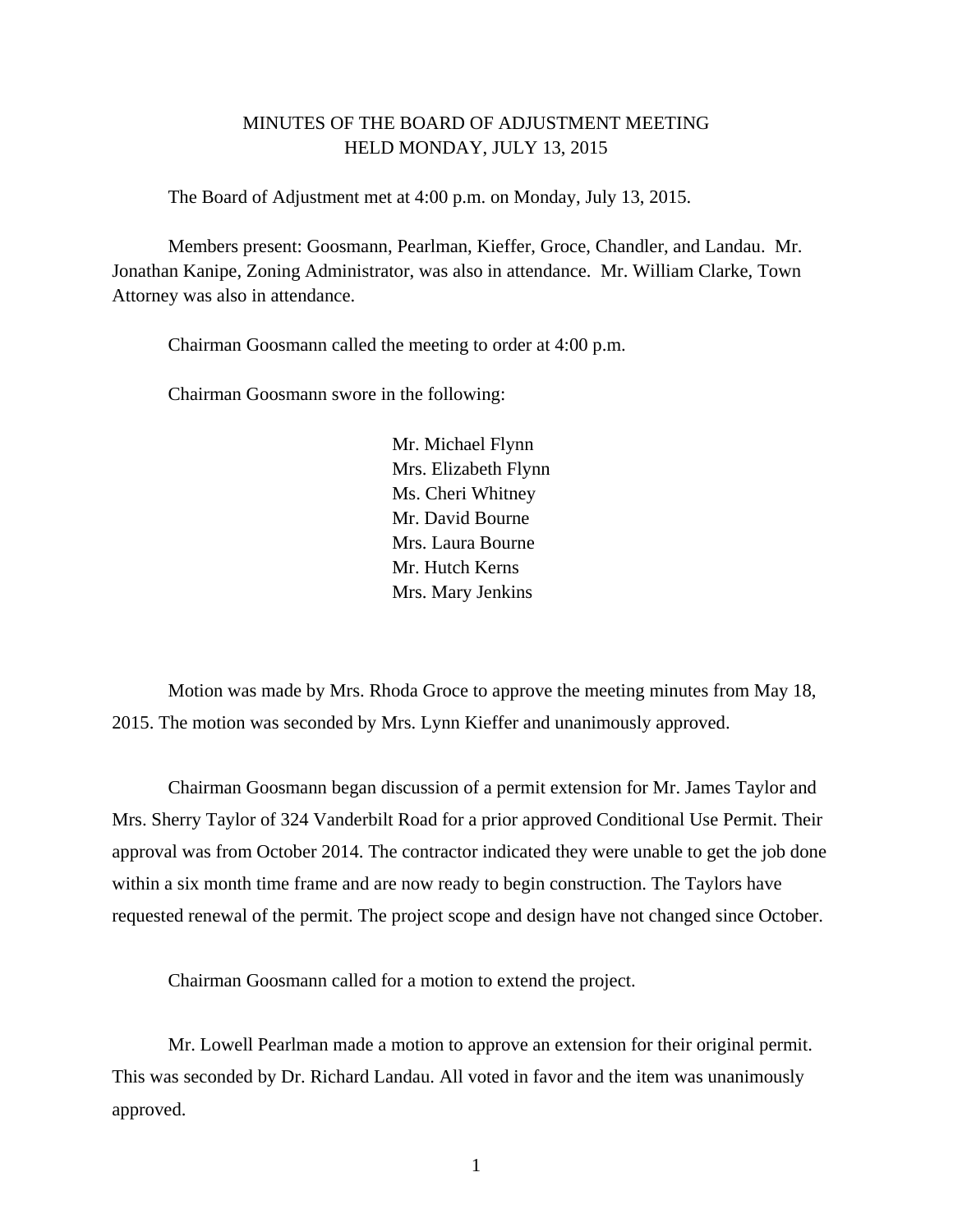## HEARING (Evidentiary):

 Mrs. Rhoda Groce shepherded the discussion of plans for Michael and Elizabeth Flynn of 408 Vanderbilt Road. They are seeking a conditional use permit and variance approval to allow the placement of a covered pathway off of their existing detached garage.

Chairman Goosmann invited anyone to step forward and look at the pictures of the project. Mrs. Groce invited Mr. and Mrs. Flynn to bring their proposal before the Board. Mrs. Flynn stated they are seeking to build a covered walkway to connect the rear of the garage into the kitchen to achieve covered access from the garage. Mrs. Flynn provided drawings to demonstrate the plan. After further review, the project did not fall inside the setback, as there was eight (8) feet between the garage and setback. Mrs. Flynn noted their original intent was to enclose the pathway, but they decided against this so the neighbors would not have to look at a solid brick wall. Mrs. Flynn also noted that their neighbors at 410 Vanderbilt Road had a similar design for their covered pathway. Mrs. Flynn said the new construction would also be buffered.

 Chairman Goosmann clarified that it is just this walkway that we need to focus on and the kitchen extension, discussed on site, is for the Design Review Board approval since it is attached to the home. Mr. Kanipe said yes, that is correct.

Dr. Landau asked Mrs. Flynn if they spoke to the neighbors about the project. Mrs. Flynn said she had spoken with them.

### DELIBERATION & DETERMINATION

Mrs. Groce recited the facts and made a summation of the case.

 Michael and Elizabeth Flynn of 408 Vanderbilt Road are seeking a Conditional Use Permit and Variance approval for construction of a covered pathway from their existing detached garage. It will be open from the rear of their garage to connect a proposed kitchen renovation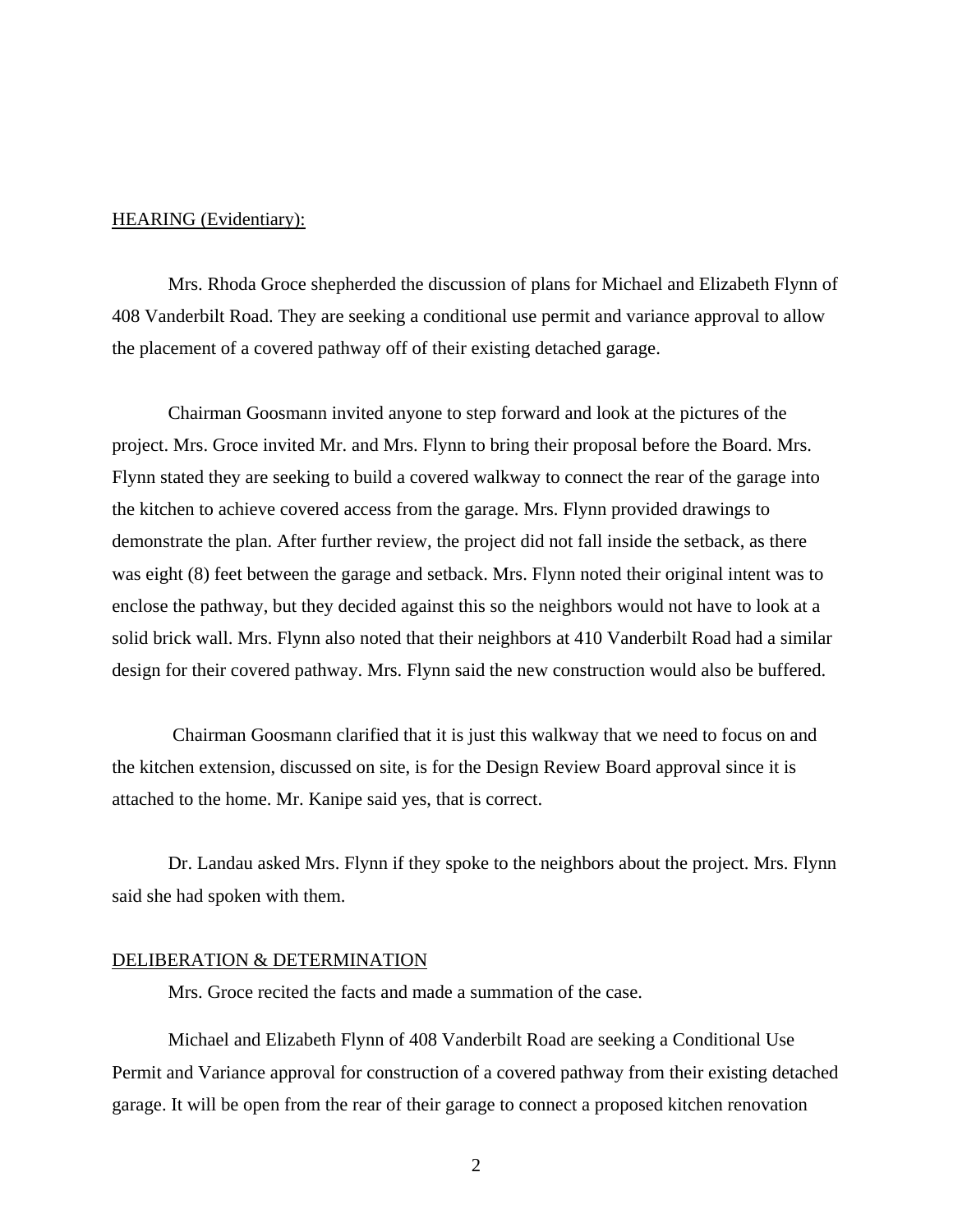addition. The entirety of the work would be done outside the setback and the existing garage is approximately 28 feet from the side of the property line leaving 8 feet to construct the pathway before entering the side yard setback. In a later application, the Flynns propose expanding the kitchen to allow room for an elevator from the kitchen to the lower level of the house and this pathway off the back of the garage would provide access to the house. These changes would provide safe and independent, all-weather wheelchair access into and throughout the home. They would also be willing to install additional landscape vegetation to increase the buffer between their extension and their neighbors.

 Chairman Goosmann also added that roof coverage and impervious surface coverage amounts are within the parameters allowed by the current Ordinances.

Mrs. Lynn Kieffer made a motion to approve a Conditional Use Permit and Variance as requested be granted to Michael and Elizabeth Flynn of 408 Vanderbilt Road for Conditional Use Permit of a covered pathway and a Variance for construction of a second accessory structure connected to the detached garage, and that the facts recited by Rhoda Groce and her summation be accepted as findings of fact to support this grant. The Board has inspected the site and no neighboring property owner has objected.

 Further, Mrs. Kieffer moved that the Board find that granting this Conditional Use Permit, (a) would not materially endanger the public health or safety if located where proposed and developed according to the plans as submitted and improved, (b) met all required conditions and specifications of the Town of Biltmore Forest Zoning Ordinance, (c) would not substantially injure the value of adjoining or abutting property, and (d) would be in general conformity with the plan of development of the Town of Biltmore Forest and its environs as set forth in Sections 1005.03 (2) and (3) of the above ordinance. The applicant has been informed that he/she is to report to the Zoning Administrator within seven (7) days of completion of the project in order that the Zoning Administrator can determine that the project has been completed in accordance with plans submitted to the Town.

Further, based upon the foregoing findings of fact, she moved the Board to find that granting this variance satisfied the applicable Sections of 1005.04 and paragraphs one through four, and would not be contrary to the public interest where, owing to special conditions, a literal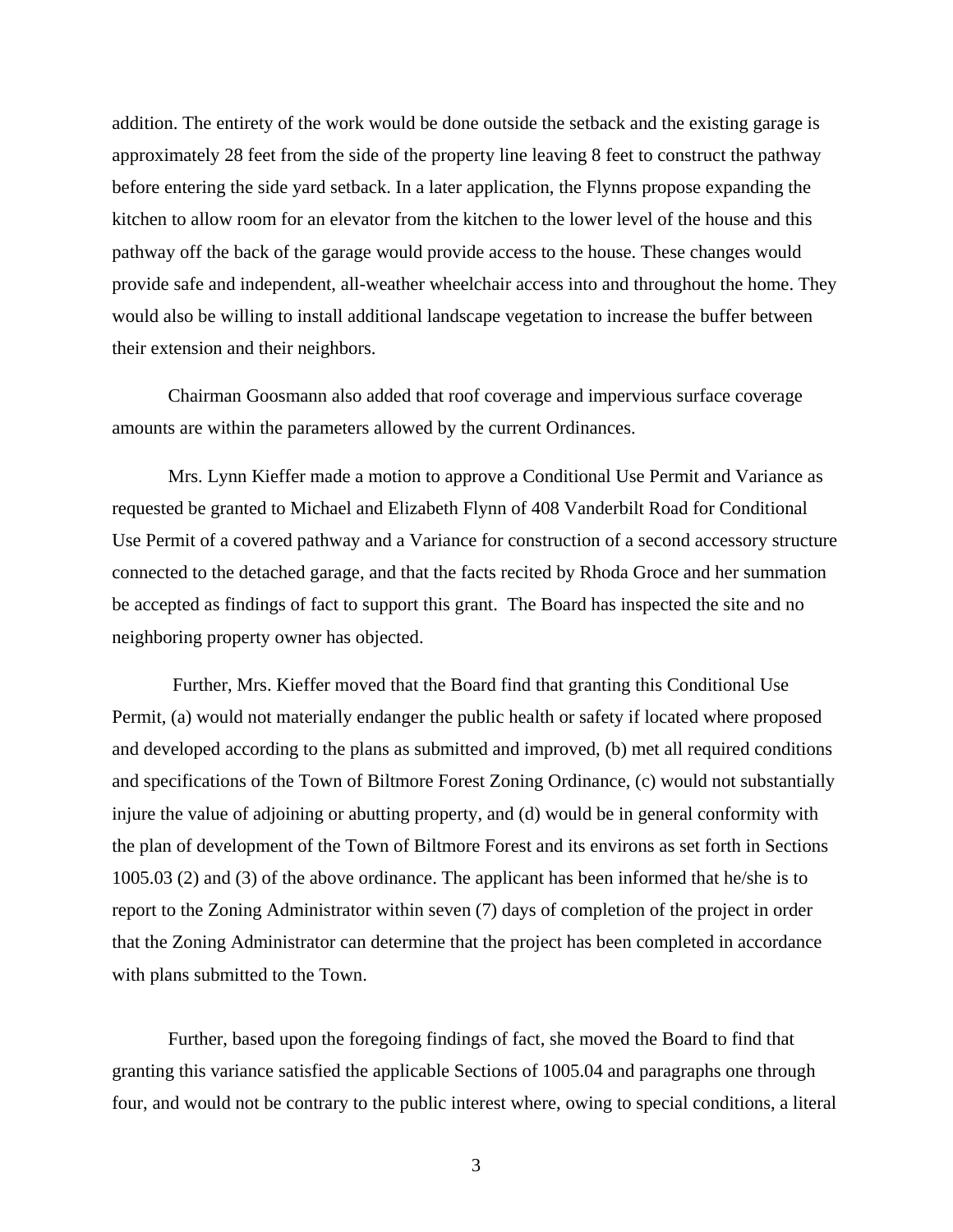enforcement of the provisions of this ordinance would, in this case, result in a practical difficulty or unnecessary hardship. She further moved the Board to find that the spirit of the ordinance would be observed, public safety and welfare secured and substantial justice done. The applicant has been informed that he/she is to report to the Zoning Administrator within seven (7) days of completion of the project in order that the Zoning Administrator can determine that the project has been completed in accordance with plans submitted to the Town.

The motion for a Conditional Use Permit and Variance was seconded by Mr. Pearlman and unanimously approved.

# HEARING (Evidentiary):

Chairman Goosmann proceeded with Providential Investment Group, LLC of 1111 Hendersonville Road.

Mr. Robert Chandler shepherded the discussion of plans for Providential Investment Group, LLC of 1111 Hendersonville Road. Conditional Use Permit and Variance to allow construction of a concrete sidewalk in front of the building.

 Ms. Cheri Whitney referenced pictures which indicated the lower level of the building owned by Dr. Phillips at the corner of Hendersonville Road and Rock Hill Road. Ms. Whitney informed the Board that her commercial real estate firm had obtained a tenant to occupy this space which was previously unoccupied. For health and safety issues, the owner needs to build a sidewalk from an existing door that is on the street of the Hendersonville Road side to connect with the driveway in between the properties. There is a berm in front of the proposed sidewalk location and we will be taking down some existing landscaping. Most of the landscaping is not currently visible from Hendersonville Road because of the berm. The owner has agreed to do some soil retention on the berm side that faces the building. The berm that faces the street is already landscaped.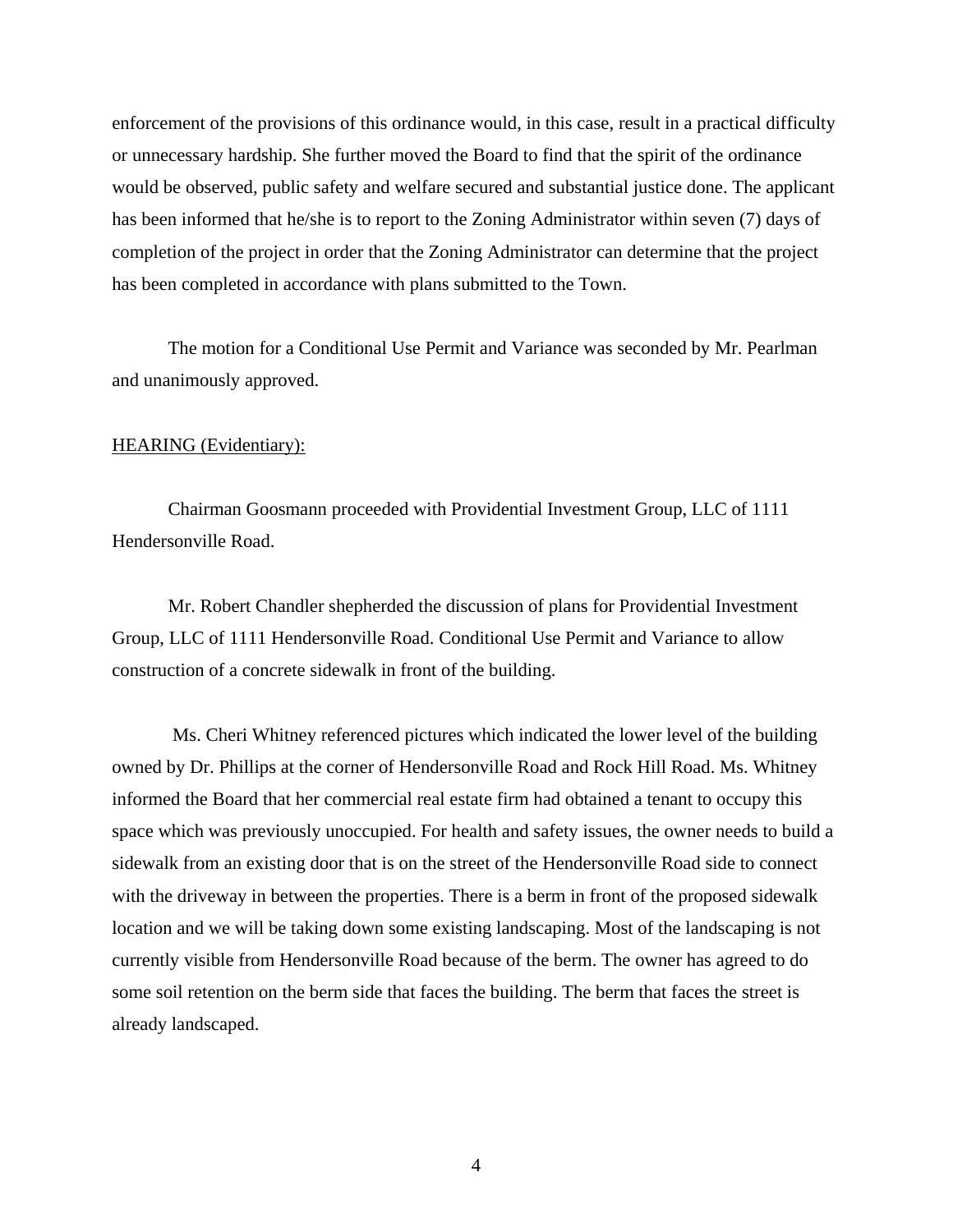Chairman Goosmann asked if the trees Ms. Whitney referenced are less than 6 inches in diameter. Ms. Whitney said yes.

Mr. Chandler asked whether there was much expectation that the sidewalk would be used frequently, or if this was just a life safety requirement for code purposes. Ms. Whitney confirmed that the main entry to and from the business would be from the main entry elevators above the new office.

### DELIBERATION & DETERMINATION

 Mr. Chandler recited the facts for the property at 1111 Hendersonville Road. Providential Investment Group, LLC is requesting the Board's approval for Conditional Use Permit and Variance to allow construction of a concrete sidewalk. The owners have a space in the basement they would like to turn into additional office space. The only exterior work necessary to accomplish this is the construction of a sidewalk outside the front door of the eastern side of the building over to the side door on the southern side of the building. The front door is existing but is concealed as it is located behind a berm.

The applicant proposed removal of some of the existing landscaping to replace a sidewalk in the desired location but the berm and landscaping on top will remain in place. The sidewalk itself would not be visible from Hendersonville Road. There are a total of four trees that would be removed which are less than six inches and some additional shrubbery in order to accommodate the sidewalk. This building, along with the other commercial buildings to the south, were approved by the Board of Adjustment earlier. The sidewalk is being built for life safety reasons.

Dr. Landau made a motion that a Conditional Use Permit and Variance for construction of a sidewalk be granted to Providential Investment Group, LLC of 1111 Hendersonville Road and the facts recited by Robert Chandler and his summation be accepted as findings of fact to support this motion. The Board has inspected the site and no neighboring property owner has objected.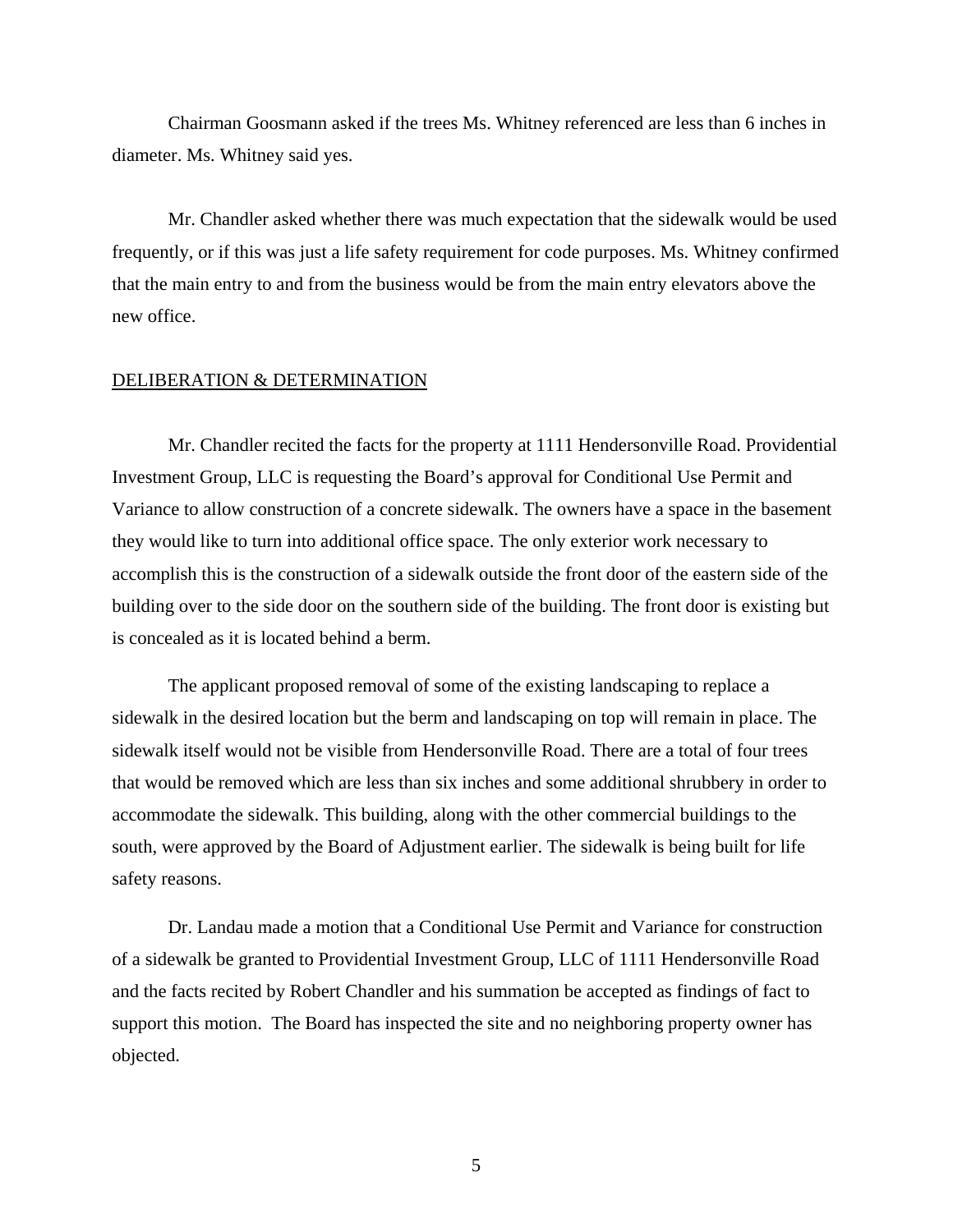Further, Dr. Landau moved the Board define that granting this Conditional Use Permit, (a) would not materially endanger the public health or safety if located where proposed and developed according to the plans as submitted and improved, (b) met all required conditions and specifications of the Town of Biltmore Forest Zoning Ordinance, (c) would not substantially injure the value of adjoining or abutting property, and (d) would be in general conformity with the plan of development of the Town of Biltmore Forest and its environs as set forth in Sections 1005.03 (2) and (3) of the above ordinance. The applicant has been informed that he/she is to report to the Zoning Administrator within seven (7) days of completion of the project in order that the Zoning Administrator can determine that the project has been completed in accordance with plans submitted to the Town.

Further, based upon the foregoing findings of fact, he moved the Board to find that granting this Variance satisfied the applicable Sections of 1005.04 and paragraphs one through four, and would not be contrary to the public interest where, owing to special conditions, a literal enforcement of the provisions of this ordinance would, in this case, result in a practical difficulty or unnecessary hardship. He further moved the Board to find that the spirit of the ordinance would be observed, public safety and welfare secured and substantial justice done. The applicant has been informed that he/she is to report to the Zoning Administrator within seven (7) days of completion of the project in order that the Zoning Administrator can determine that the project has been completed in accordance with plans submitted to the Town.

 The motion was accepted by Chairman Goosmann. Mrs. Groce seconded the motion; and was unanimously approved.

## HEARING (Evidentiary):

Chairman Goosmann proceeded with Mr. David Bourne and Mrs. Laura Bourne of 27 Hemlock Road.

Mr. Pearlman shepherded the discussion of plans including Variance applications for the number of accessory structures, a structure located in the front yard, and exceeding the impervious surface and maximum roof coverage requirements. The application also includes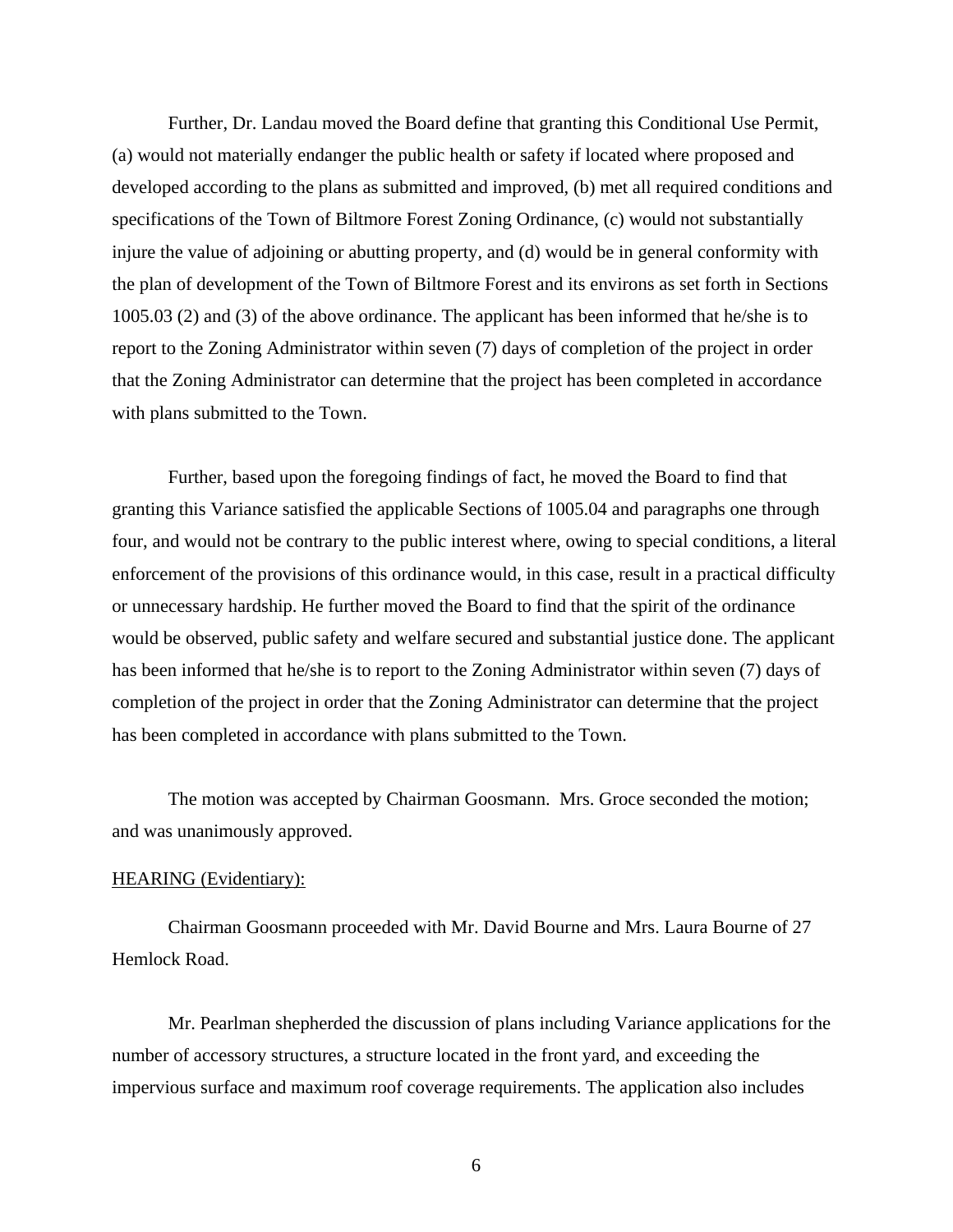Conditional Use Permits for accessory structures in conjunction with the project. Mr. Hutch Kerns, Kerns Landscape Architect, representing the Bournes, explained the home plans. There are three main buildings including the main house which is very slender. It has covered porches and is designed to get a lot of daylight in the house. The garage will be at the back corner of the property.

There will be an endless pool which is 8x19 so you can swim in it without having a long lap pool. It is placed in the side yard with some gardening areas. The back and sides will be enhanced natural forest. The Bournes would like to clean it up a little bit by pruning, but generally, it would be left alone. In the secondary zone, all trees would be kept but the area would be cleaned out to allow some light. The areas around the house are open to outdoor play.

Mr. Kerns further explained the storm water provisions on the property, and noted that their proposed storm water designs would impose very minimal impact to the storm water system.

Mrs. Kieffer asked for difference between stone walls and fences. There is about 3 feet in the backyard until the existing forest around the back of the fire pit. Mr. Kerns indicated they propose a hearth and fire pit in this area. There will be a private garden space off the master and a stone wall.

Mr. Pearlman clarified with Mr. Kanipe regarding the square footage. The variance application request shows an impervious surface overage of 733 square feet for the variance but Mr. Pearlman believed this was actually 1,140 square feet. Mr. Kanipe confirmed and said Mr. Pearlman's math was accurate. The variance application request to exceed the maximum roof coverage indicates an overage of 630 square feet but Mr. Pearlman felt this was actually 748 square feet. Mr. Kanipe confirmed with Mr. Pearlman that is correct.

All of these stone paths were counted as impervious surface. Mr. Pearlman said you are requesting six accessory structures and only one is allowed by the ordinance. Mr. Pearlman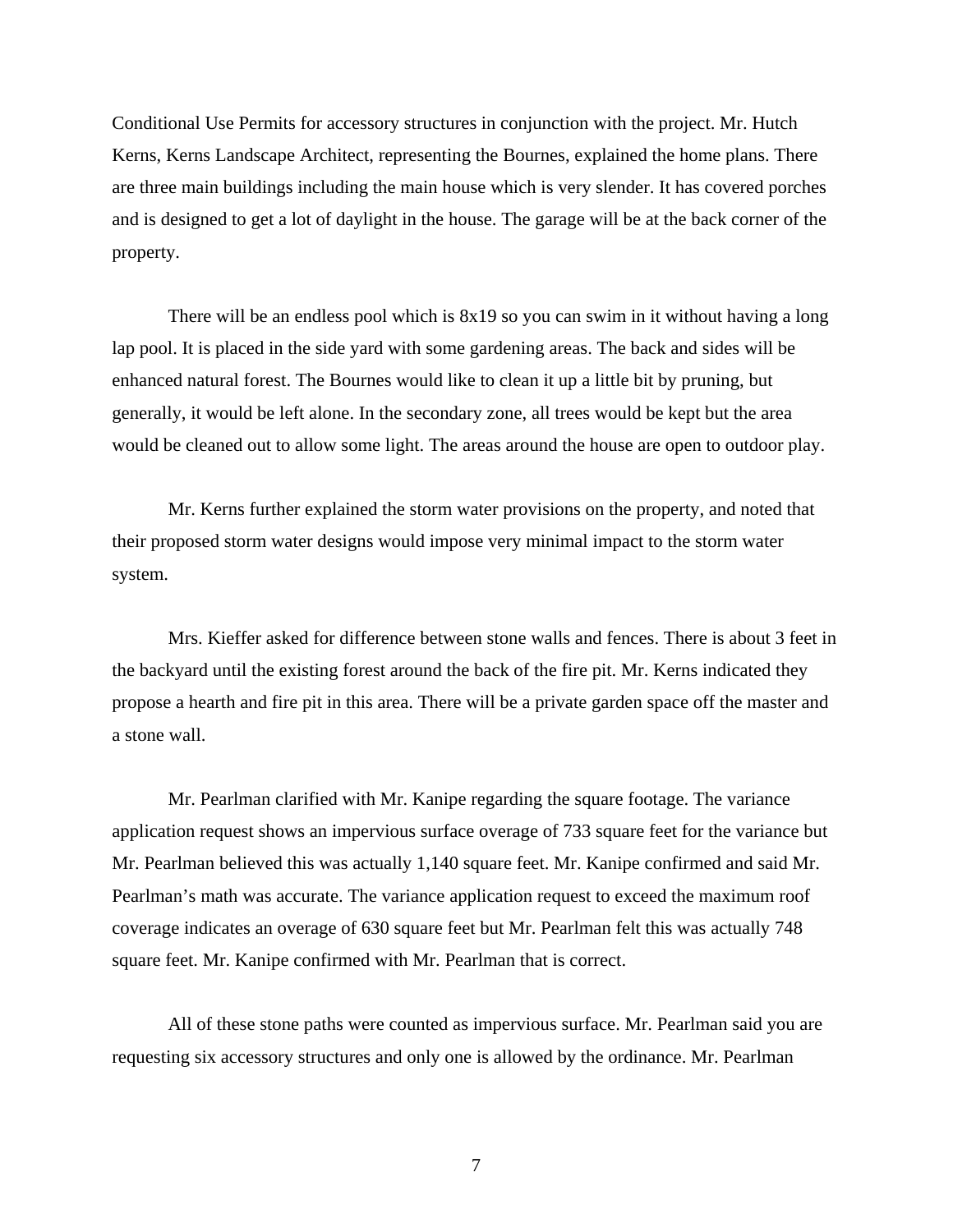confirmed this. Mr. Clarke said one accessory building is allowed. In order for you all to approve the variance, I've given you all the language required by state statute.

Upon application, when unnecessary hardships would result from carrying out the strict letter of a zoning ordinance, the Board of Adjustment shall vary any of the provisions of the ordinance upon a showing of all of the following:

- (1) Unnecessary hardship would result from the strict application of the ordinance; it shall not be necessary to demonstrate that, in the absence of the variance, no reasonable use can be made of the property.
- (2) The hardship results from conditions that are peculiar to the property, such as location, size, or topography. Hardships resulting from personal circumstances as well as hardships that are from conditions that are common to the neighborhood or the general public may not be the basis for granting a variance.
- (3) The hardship did not result from actions taken by the applicant or the property owner.
- (4) The requested variance is consistent with the spirit, purpose, and intent of the ordinance, such that public safety is secured, and substantial justice is achieved.

 Mr. Pearlman asked which structures are involved in this. Mr. Clarke said, it is the garage and the potting shed.

 Mr. Kearns said the issue of the garage is that the Ordinance does not allow an accessory structure to be larger than 750 square feet. Mr. Clarke said it is an additional accessory structure and it is larger than allowed as a detached structure.

 Mrs. Kieffer asked if there was going to be an apartment over the garage. Mr. Kearns said it would be to the side. Mrs. Kieffer said it has an awning on both sides of the entrance, and extends above the garage.

 Mr. Pearlman asked if there is any way Mr. Kearns can change the plans where the garage is attached to the house. Mr. Bourne said we could cut down the 30 inch red oak tree. It is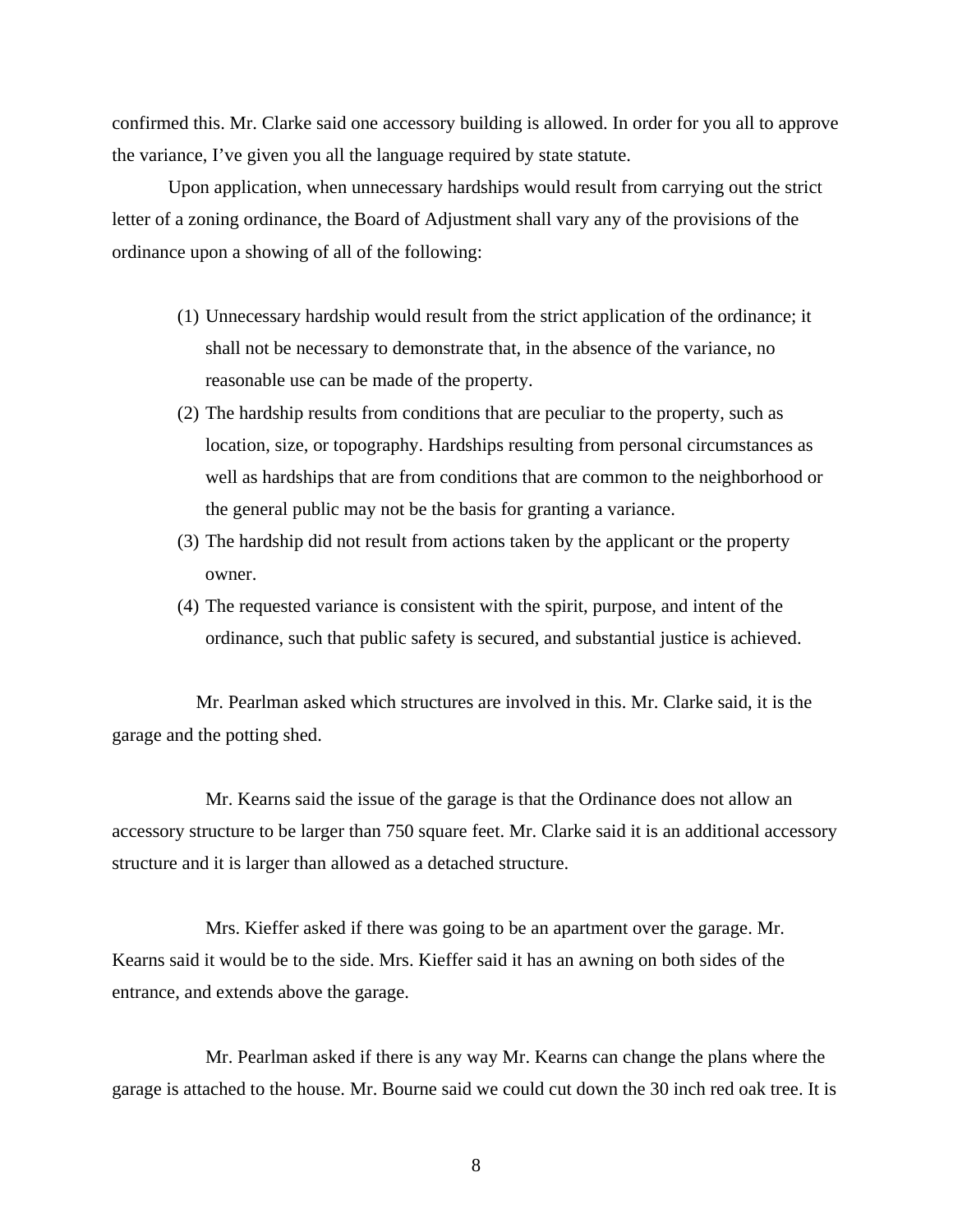the biggest tree on the property and he likes trees. Mr. Clarke said to Mr. Bourne you can decide if it is a hardship.

 The issue is not the size, but the structure itself. Mr. Kearns asked if the garage were connected to the house, it would not be an accessory structure, is that correct? Mr. Clarke said yes.

 Mr. Kearns asked if it was possible to connect the other small building to the house with some sort of breezeway. Mr. Clarke said the Ordinance was quite specific that you cannot make two buildings into "one" by using a breeze way, but if you are doing new construction then yes, you probably could make it part of the house. In other words, if there are two existing buildings on a property, you cannot construct a breeze way to make them one but you can construct another one.

 Mr. Pearlman asked if they would consider tabling this request and perhaps reexamining options and coming back before the Board.

 Mr. Bourne agreed, but wanted to know how far that would put them back. Mr. Kearns asked if the tree would be considered a hardship. Mr. Clarke said that the variance statute requires the Board to find that all provisions are met, and if the Board finds all of these things, it shall grant a variance. On the first one, you can certainly make the argument that having to remove this large tree is a hardship. You can also argue the hardship results in conditions that are peculiar to the property. Certainly that tree is peculiar to the property.

 The question for the Board is whether allowing this is consistent with the purpose and intent of the Ordinance and a number of things come into play there. One is, limiting the number of structures; this is a new house. A lot of houses in Biltmore Forest are older houses that people are doing things to, so we have a number of structures that may have already existed prior to the creation of the ordinance. The second issue is the maximum roof coverage and size of the structures.

 The reason the Board created this ordinance is to make sure the size of the house was reasonable for the lot. Mr. Clarke said that he cannot make the decision and the Board can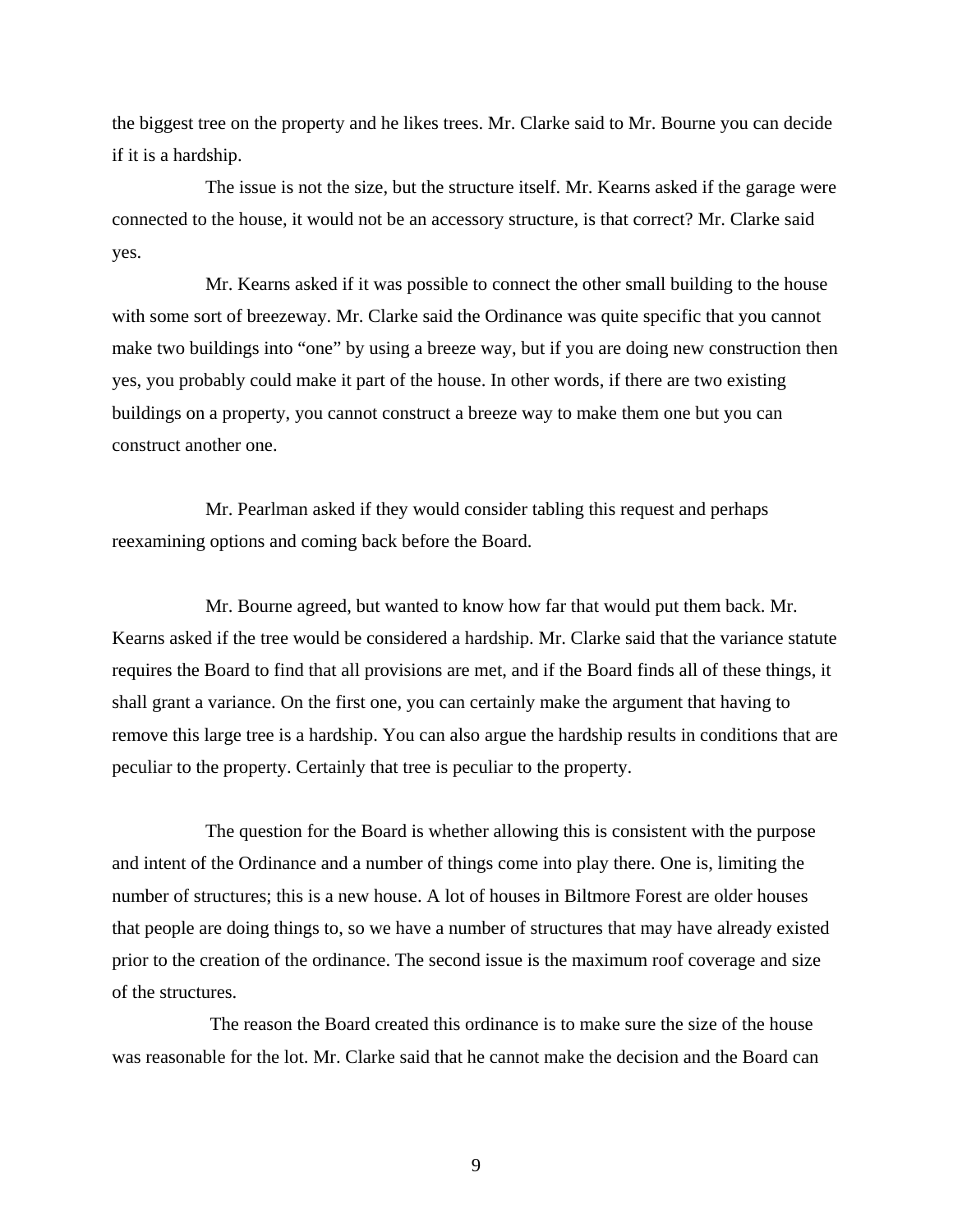make a decision today if the applicant would like. If they make a decision to not allow the variance, you as the applicant cannot reapply for one year.

Mrs. Kieffer said it's a beautiful house and it will be nicely nestled into that lot.

 Mr. Clarke said that where this house backs up to the Parkway would certainly come into play in terms of peculiarity.

 Mr. Pearlman asked how they want to proceed. Mr. Clarke informed the applicants that they can amend their plan. Chairman Goosmann said this is not uncommon and you can do that if you choose to do so. Mr. Kearns said, we wanted to save the tree and the other consideration is the screened in porch.

 Mr. Pearlman asked for clarification if they decide to change their plans as to what they can do to expedite it. Mr. Clarke said they can amend their request so they would not have the garage as an accessory structure and they would only be requesting the swimming pool, cabana, and shed. Impervious surface requirements would still pose a problem.

 Mr. Kearns wants to know what counts as connected. Mr. Pearlman said it might behoove the applicant to get everything lined up before asking this Board to move in some direction and not be satisfied with the direction. Mr. Bourne agreed and said I think we should delay this by a month. Chairman Goosmann asked if anyone in the audience wants to contribute anything one way or another.

 Mrs. Mary Jenkins was sworn in by Chairman Goosmann. Mrs. Jenkins believes the plans are beautiful and applauded the Bournes for staying with the natural landscape. Mrs. Jenkins's primary concern was the removal of a large tree, such as the 30" red oak, and whether this would result in more runoff going down the hill to their property along the abandoned road. Mrs. Jenkins said she looked forward to having them as neighbors.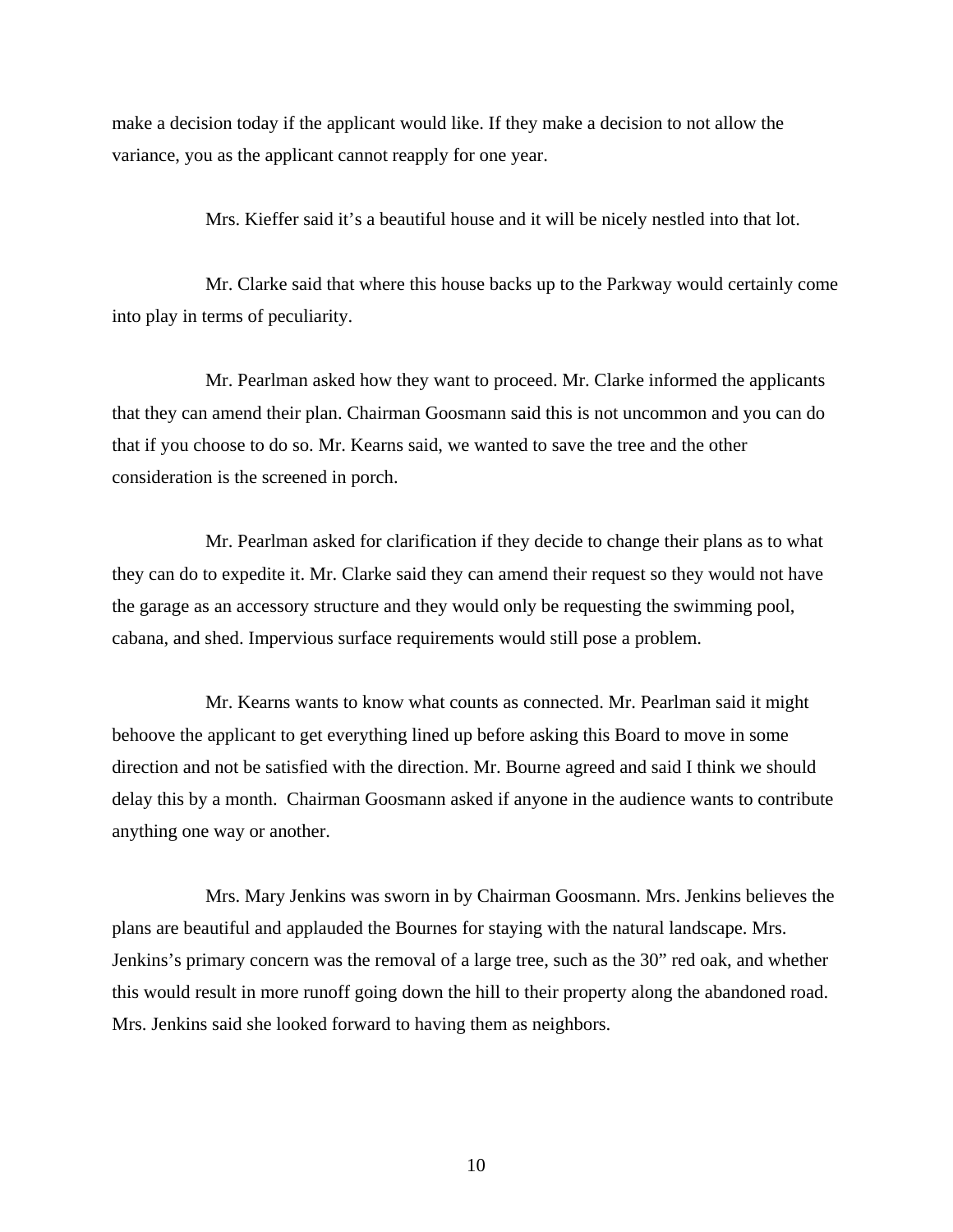Chairman Goosmann said it sounds like if you were to move the garage to attach then it will be closer to the house, and further away from the neighboring property. You have agreed to buffer on that side anyway, so there will be plenty of buffer. There are also erosion control measures that are part of construction for the Town and County. Mr. Goosmann asked whether that was something they would address, and Mr. Kerns agreed.

 Dr. Landau indicated that if they intend to relocate the garage, it would be helpful to this Board to get as close as you can to the roof coverage. That just makes our job that much easier if you can look at that too.

 Mr. Pearlman asked how they would like to proceed. Mr. Kearns said I would like to know if the Board could see the tree as a hardship.

 Mr. Pearlman stated if the Board said no and the request is denied, the applicant would have to come back in a year. Mr. Pearlman advised the applicant may want to look at the situation more closely.

 Mr. Clarke said you need to know that you can appeal and you always have the right to appeal in an appeal process. The strict application of that Ordinance does not make you move that tree. You could build a house somewhere on this lot that would not impact the tree. It is not the Ordinance that is requiring you to remove the tree.

 Mrs. Groce asked if it was possible to move the whole structure away from the tree. Mr. Kearns said the shape of the house is too big.

### DELIBERATION & DETERMINATION

 Chairman Goosmann asked the applicant if they would like to consider a motion to table the matter. Mr. Clarke said the applicant could withdraw their application and submit the application again at a later date. The applicants elected to withdraw their application for the time being. There were no additional comments from the Board.